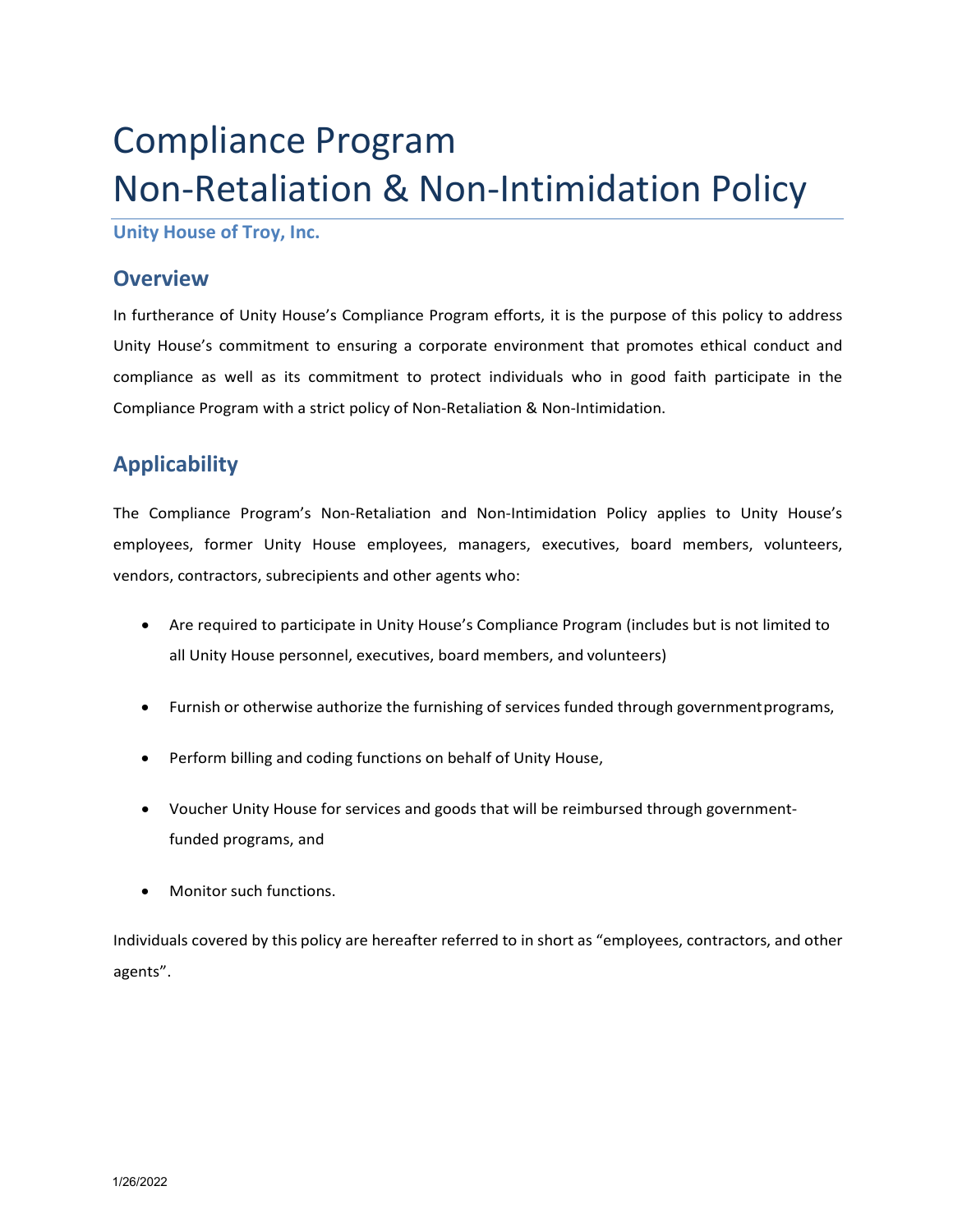## **Definitions**

#### **Good Faith Participation or Reporting**

**Good faith participation** in the Compliance Program means an individual makes sincere efforts to comply with the standards and provisionsset forth in the Compliance Plan, Code of Conduct, policies, procedures, rules, regulations, and laws.

**Good faith reporting** of a compliance concern is made with honest intent and motive – that the employee, contractor, or other agent had a sincere and reasonable belief that a violation may have occurred. Reporting can be made in good faith but be wrong about the facts.

Good faith participation and reporting includes, but is not limited to:

- Reporting actual or potential compliance issues such as fraud, waste, abuse, or other misconduct or wrongdoing,
- Cooperating or participating in the investigation of such matters,
- Assisting with or participating in self-evaluations, audits, and/or remedial actions and reporting to appropriate officials as provided in Sections 740 and 741 of the New York State Labor Law (See False Claims and Reporting Policy Appendix for a summary of applicable laws).

#### **Intimidation and Retaliation**

**Intimidation** is an act to manipulate another person and/or is an intentional behavior that causes a person of ordinary sensibilities to have feelings of fear or inadequacy. Generally, an act of intimidation would include a deliberate act or behavior meant to deter an individual from reporting a compliance concern or participating and cooperating with an investigation. However, whether an act is considered intimidation is determined based upon the specific facts and circumstances of the particular case.

**Retaliation** is an adverse action taken against an individual because the individual's good faith report of a compliance concern or participation in a compliance investigation. An adverse action includes, without limitation:

• Termination, demotion, suspension, refusal to hire, and denial of training and/orpromotion,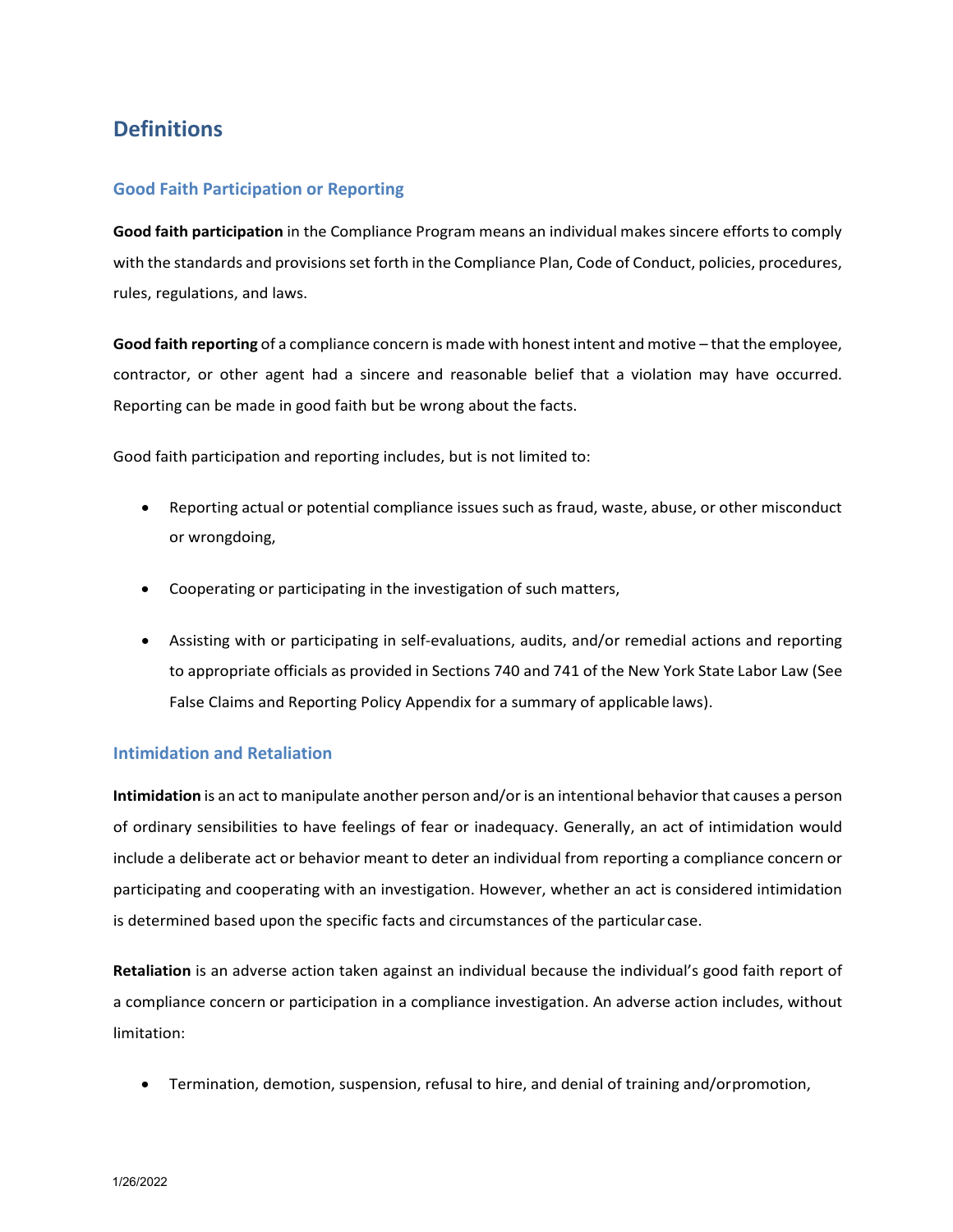- Claims of discrimination for exercising one's rights under the Amendments,
- Actions or threats to take actions affecting current or future employment,
- Contacting or threatening to contact U.S. immigration authorities or otherwise reporting or threatening to report the suspected immigration or citizenship status of a whistleblower or a whistleblower's family or household member,
- Actions affecting employment or contractual relationships such as threats, unjustified negative evaluations, unjustified negative references, or unjustified increased surveillance or scrutiny, or
- Any other actions that are likely to deter a reasonable individual from reporting illegal conditions or violations of laws, rules, regulations, policies or procedures, and/or from cooperating with an investigation.

Adverse actions do not include any employment action(s), disciplinary action(s), and termination(s) taken as a result of the individual's own violation(s) of laws, rules, policies, or procedures, or negative comments in an otherwise positive or neutral evaluation, or negative comments that are justified by the individual's poor work performance or history.

## **Policy**

Unity House's Compliance Program supports a corporate culture built on ethics and compliance that is integral to the sustained success and viability of the agency. The effectiveness of the Compliance Program is dependent, in significant part, on the good faith participation of its employees, contractors, and other agents, including their reporting of compliance concerns and their cooperation and participation in investigations and remedial action. It is, therefore, essential that Unity House provide an environment that emphasizes its commitment to ethics and compliance and that encourages and protects good faith participation in the Compliance Program and reporting of complianceconcerns.

To that end, there is a **strict prohibition of intimidation and/or retaliation** against anyone who in good faith participates in the Compliance Program, including but not limited to: reporting potential compliance issues and/or participating and cooperating in an investigation, self evaluations, audits, remedial actions and/or the reporting to appropriate officials as provided in sections 740 and 741 of the NYS Labor Law. Intimidating and/or retaliatory acts are themselves a violation of the Compliance Program and Code of Conduct and are, therefore, subject to disciplinary action up to and including termination in accordance with the Discipline Policy.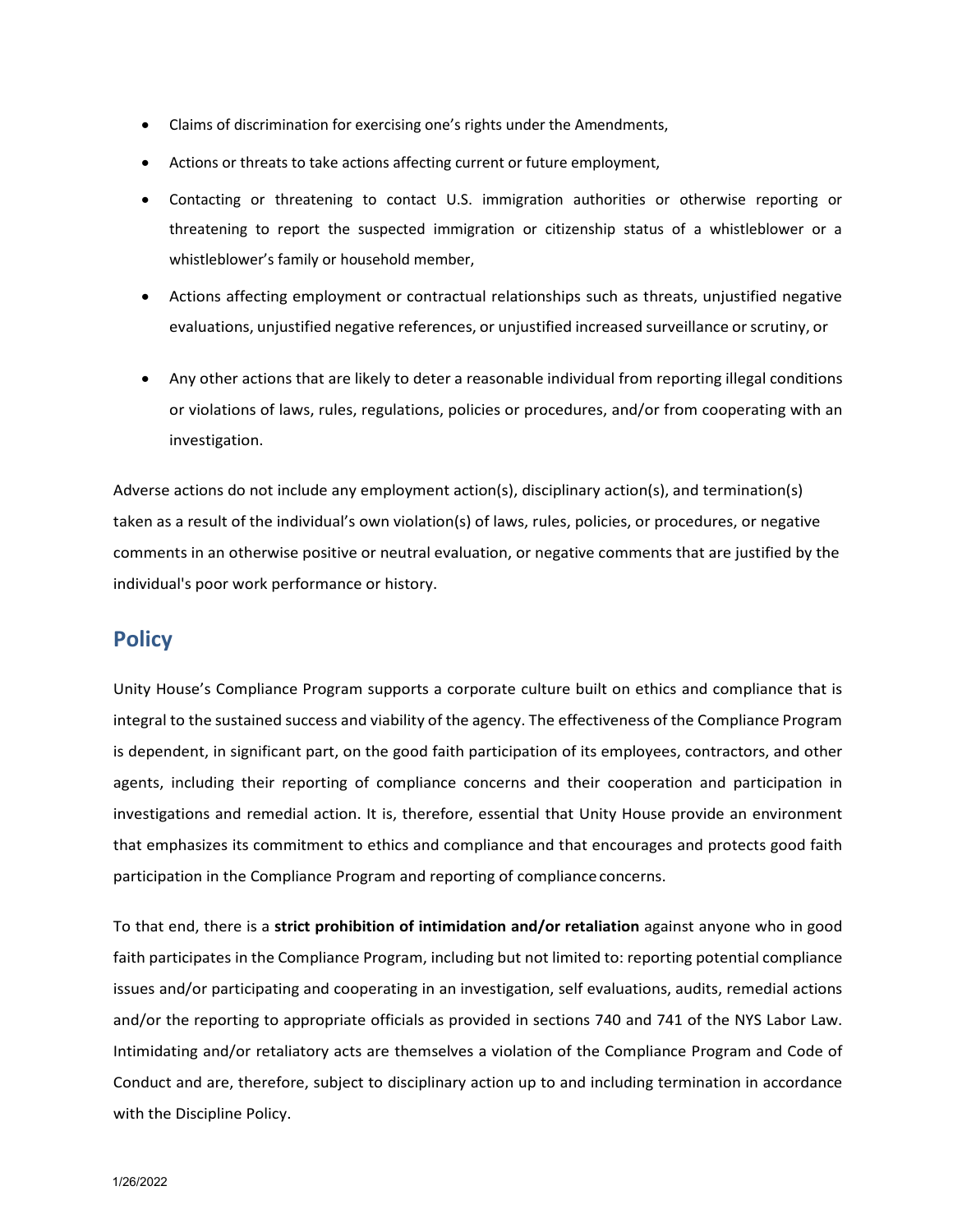## **Procedure**

All allegations of intimidation of and/or retaliation against anyone, who in good faith participates in the Compliance Program or who in good faith reports compliance concerns to Unity House or to the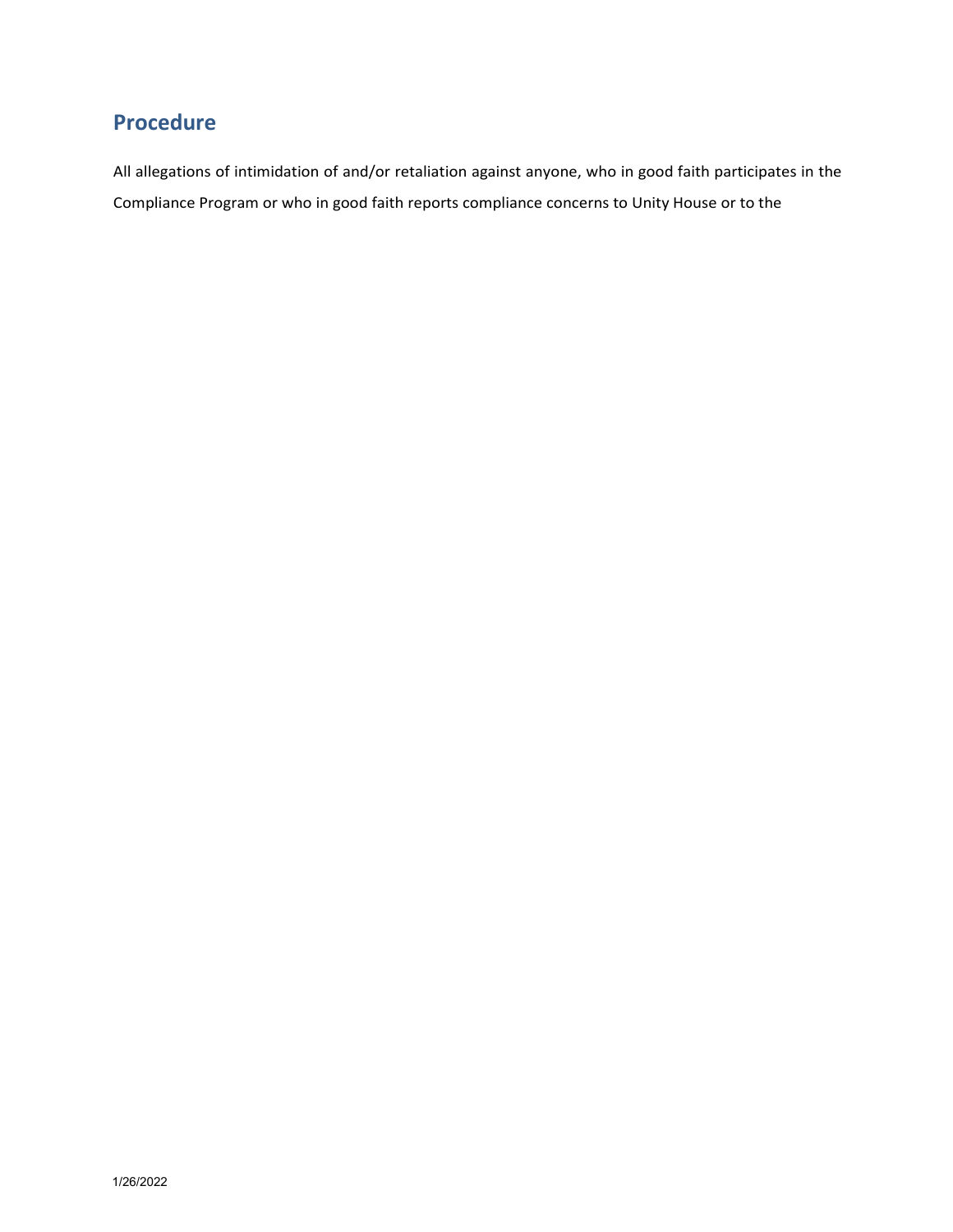appropriate officials as provided in Section 740 and 741 of NYS Labor Law, will be fully and completely investigated. Appropriate disciplinary and corrective action will be promptly undertaken. The Compliance Officer will oversee the investigation and will be assisted by internal personnel (including Human Resources) and external resources (including legal counsel) as necessary and appropriate. If an individual has a concern regarding the Compliance Officer or is not comfortable reporting an intimidation or retaliation concern to the Compliance Officer, the individual may raise the concern to the Director of Human Resources, who will investigate the allegation.

Investigations of alleged intimidation and/or retaliation will be conducted in accordance with the Investigation Policy.

The Compliance Officer will make reports concerning violations or alleged violations of this policy to the Chief Executive Officer and Board of Directors. Confidentiality and anonymity will be maintained in reports to the CEO and board.

Employees, contractors, and other agents who suspect a violation of the Non-Retaliation & Non-Intimidation Policy are required to notify Unity House. Employees, contractors, or other agents can make a report by:

• **Contacting the Compliance Officer directly.**

## **Colleen Hanaway Seeley, ComplianceOfficer**

2431 6th Avenue, 4<sup>th</sup> floor

Troy, NY 12180

(p) 518.687.1591

(c) 518.269.0892

#### (e) [CSeeley@uniythouseny.org](mailto:CSeeley@uniythouseny.org)

• **Accessing Unity House's confidential Compliance Hotline**. This option is available 24 hours/day 365 days/year. The Hotline is operated by Lighthouse Services, an impartial third party vendor, and offers comprehensive, confidential, and anonymous reporting services. When a report is made to the Compliance Hotline, Lighthouse notifies the Compliance Officer. All reports to the Compliance Hotline will be kept strictly confidential, unless the matter is turned over to law